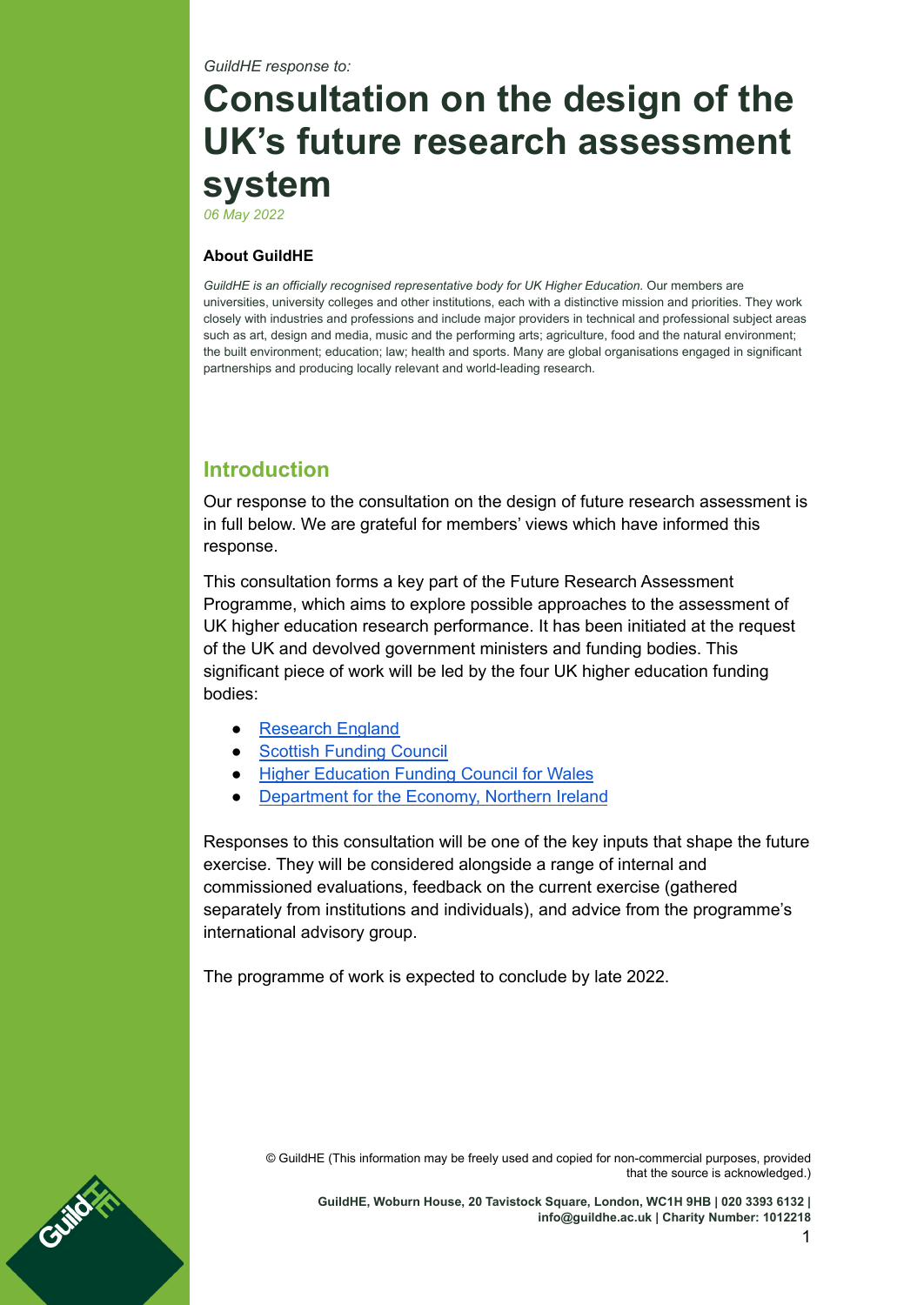# **Our response**

GuildHE and GuildHE Research have welcomed the opportunity to contribute to this consultation. The future design of research assessment is incredibly important for our members.

Amongst these institutions there are those which have submitted to the current exercise for the first time, those that return to a single Unit of Assessment (a single or a grouping of similar disciplines), those that are meeting key milestones, such as achieving University Title or preparing applications for Research Degree Awarding Powers, and many which focus their energies on methodologies and types of research, such as practice research, applied research, and translation research which are less prevalent elsewhere.

In short, we respond on behalf of institutions that are atypical in the exercise, and ensuring the assessment is cognisant of their differences is vital to their success. We have drawn upon this diversity to provide a response which we hope offers useful insights and constructive suggestions for the evolution of research assessment in the UK.

In our view future assessments should achieve the following:

- Proportionality of assessment, with more appreciation of institutional context throughout;
- Equitable treatment of all disciplines, people, and institutions;
- Targeted support for developing research environments between exercises, adopting mechanisms that gear investments to enable those growing fastest to sustain, reach their ambitions, and collaborate more effectively with others;
- Embracing broader conceptions of excellence, and a critical reflection on the language used in the system to be more inclusive;
- Prioritise the effect of assessment on research culture, and in particular consider ways the assessment can reward good practices and processes, not just excellence in outputs;
- A higher priority on Environment, to ensure that all institutions can be assessed equitably, judged on their own merits, and be empowered to commit to encouraging positive research cultures that are rewarded for how they work as much as for what they produce.

We look forward to working with the funders in the coming months as they analyse the evidence and develop the assessment design.

Section one: purposes of research assessment

- *1. In addition to enabling the allocation of research funding and providing accountability for public investment in research, which purposes should a future UK research assessment exercise fulfil? Select all that apply.*
	- *a. Provide benchmarking information*
	- *b. Provide an evidence base to inform strategic national priorities*
	- *c. Provide an evidence base for HEIs and other bodies to inform decisions on resource allocation*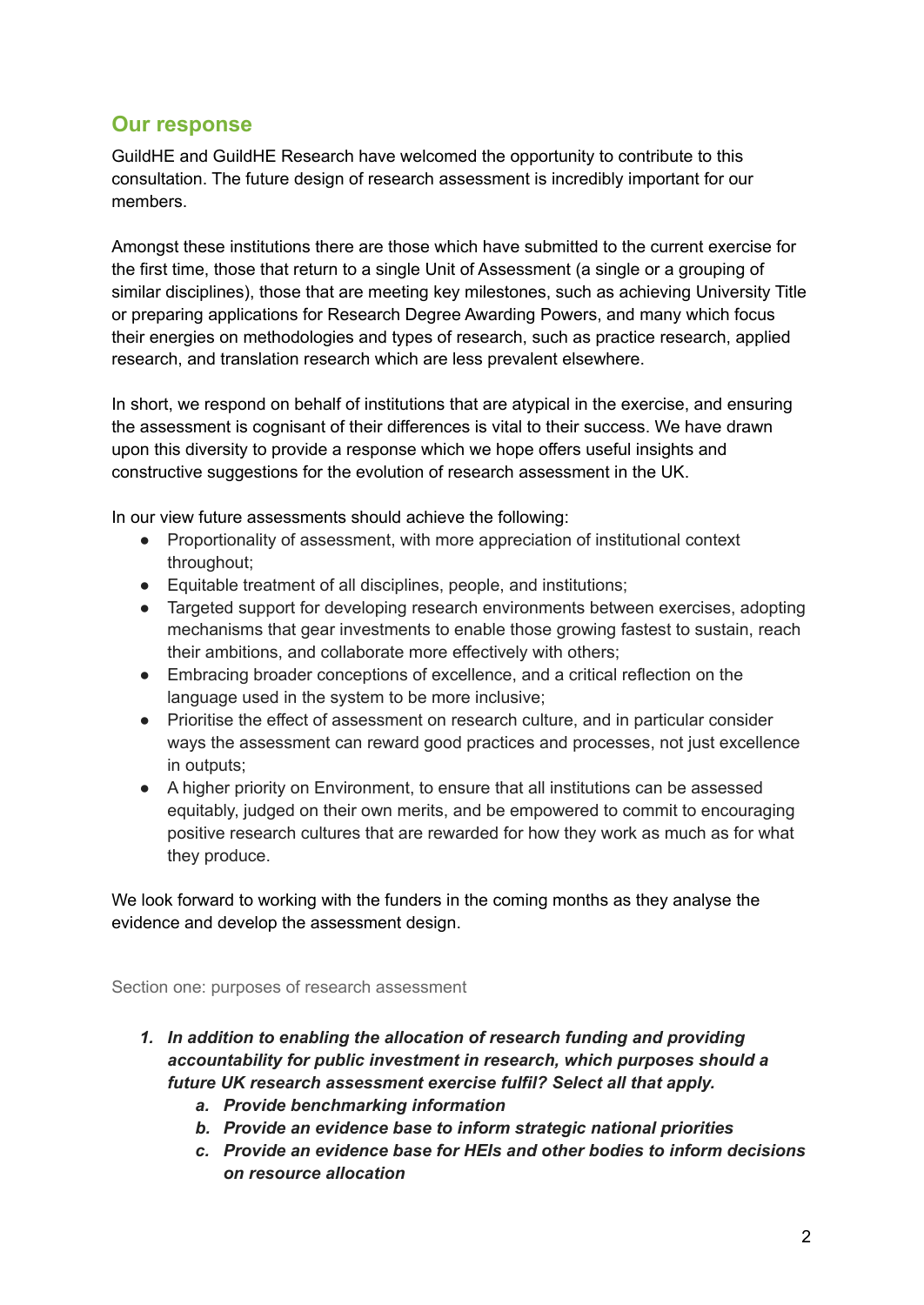#### *d. Create a performance incentive for HEIs.*

We suggest b, and c are the key purposes.

#### *2. What, if any, additional purposes should be fulfilled by a future exercise?*

There are a range of other purposes that the above list does not encompass, but which could be fulfilled, including:

- Supporting the development of excellence, and reaching new understandings of excellence in different contexts
- Capacity building and sustainability of research environments (see additional comments below at Q7)
- Recognition of support for early career and early stage researchers, where these result in less precarious career paths, and increase stability in career pipelines
- Collective, positive change in research culture, in particular behavioural incentives that favour greater diversity, equality, and inclusion, and the rewarding of good research practice
- Foregrounding current research practices as defined by researchers, to inform and expand understandings of research in other domains, including policy
- Demonstrating achievements and public benefit of disciplines beyond STEM to a greater extent; better leveraging the position of the assessment as the universal assessment of all research
- Incentivising increased embeddedness of sustainability in the context of the human and natural environment as an expectation of research activity

When considering purposes, it is useful to recognise that all assessments systems will have elements that affect research culture positively or negatively

Future exercises could also align more explicitly with global agendas, including those in Europe, such as providing evidence for engagement in funding programmes such as Horizon Europe. The scoring applied in current exercises refers to international significance, yet this is essentially a UK assessment of that. Whilst that was possibly an acceptable phrasing in previous exercises, there has been significant shifts in the discourse, as well as an acknowledgement that such a UK-centric view is detrimental to diversity, equality and inclusion; in short a future exercise could more intentionally and inclusively position UK research within a diverse global research community.

# *3. Could any of the purposes be fulfilled via an alternative route? If yes, please provide further explanation.*

The current assessment does result in as near to meritocratic outcome as possible. It offers recognition to pockets of excellence within institutions with a less developed research culture in ways that other measures, such as the allocation of research council funding, do not. The assessment also allows for the distinctive contributions of the different units to emerge, and for diverse approaches to research to be articulated and evidenced.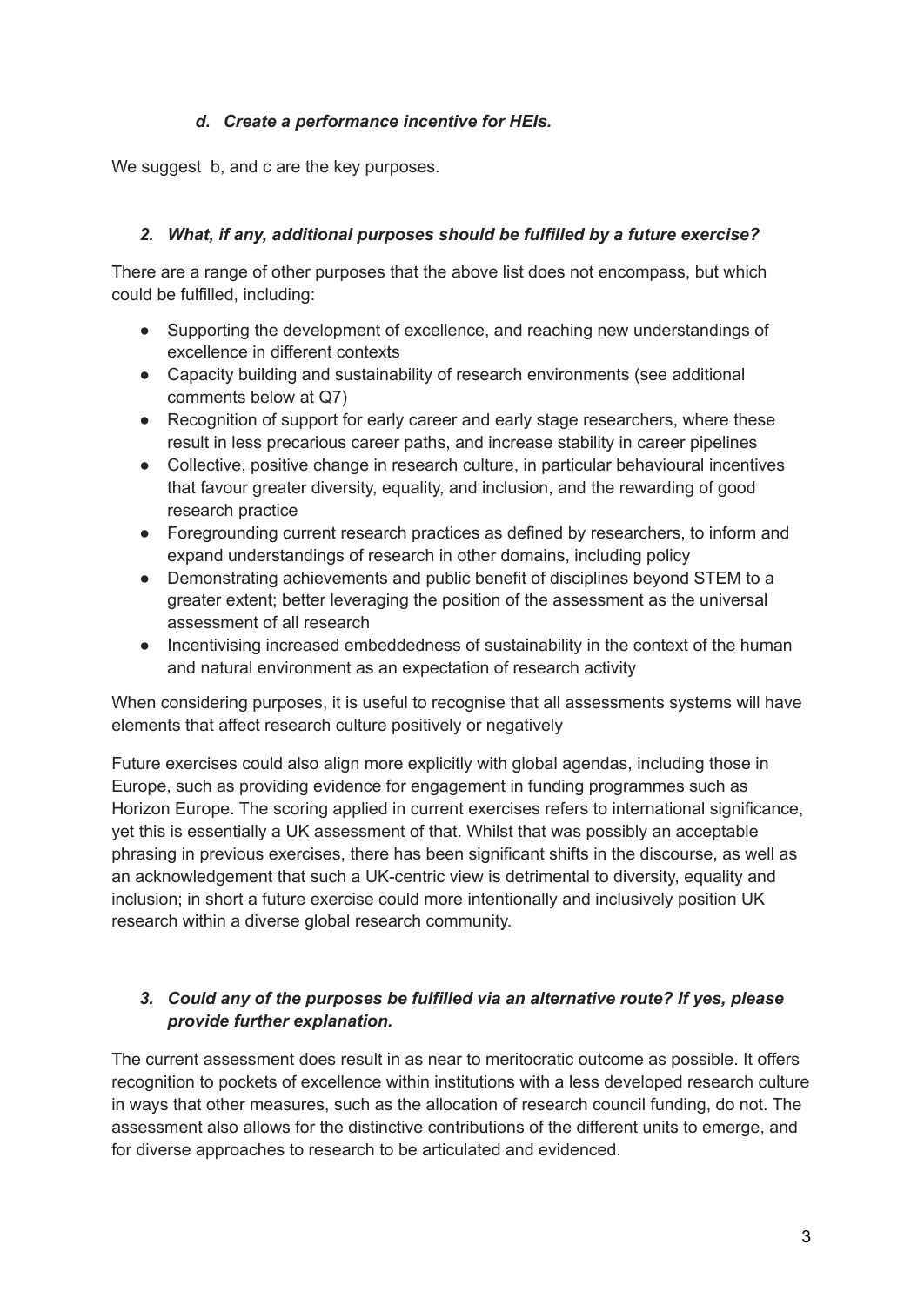There are examples in the research and innovation system where alternative approaches are taken to assess what is a very diverse and multifaceted sector. The KEF has gone furthest to align institutions by groups, in an attempt to identify strength and capacity in knowledge exchange within a 'peer group' with aligned characteristics. It may be possible to strike a similar balance in the assessment of research, however the KEF remains unlinked to funding and so the capacity of this approach to deliver an equitable and meritocratic result in financial allocations is not proved.

Benchmarking based on REF information is of limited value, particularly for institutions submitting into a single UoA, or submitting for the first time. It can be helpful in managing expectations and setting ambitions or targets, but in trying to benchmark against the majority of the sector, smaller and specialist institutions are comparing apples and pears. There is typically less stability in this part of the sector; the research environment can grow significantly between exercises and render previous results as a touchstone but with little relationship to the current situation; and significant shifts can happen in a submission due to changes at the institution, even as seemingly minor as the movement of a single individual, due to the smaller scale of operation. The latter can remove a whole UoA from one exercise to the next, and could be read in a very detrimental way by those with less understanding of how teaching intensive, research active institutions operate.

For similar reasons, performance incentives for smaller and specialist institutions are perhaps stronger elsewhere in the research system, such as in working towards achieving Research Degree Awarding Powers (RDAP), acquiring equitable roles in research grants, and entering into collaborations with both similar and very different institutions.

Perhaps there is a lesson here in what the funders and others in the research community could provide as incentives for all institutions to stimulate good practices that reside outside of this assessment. For example, RDAP provides an opportunity to rigorously demonstrate good research practices, engagement across the institutional community, valuing all members of that community, and having structures in place that tie teaching, research, and knowledge exchange activities together in meaningful ways. It is a process of critical self reflection and data gathering which is not formalised outside of this process, once powers are granted. In addition, models could emerge from teaching quality assurance, which is devolved to HEIs. This might provide the seed of a hybrid model of research assessment which straddles an internal quality assurance review and external peer review.

#### *4. Do you have any further comments to make regarding the purposes of a future research assessment system?*

We appreciate the difficulties faced by UKRI in finding a model that suits all HEIs and recognise the benefits the assessment brings to smaller and specialist institutions. All assessment systems will affect research culture, and it will be important for the funders to be intentional about those effects - for example, the kinds of outputs and impact that those assessed are going to be driven towards by the guidance given - and to put measures in place to check that the resulting research culture shifts are positive and desirable.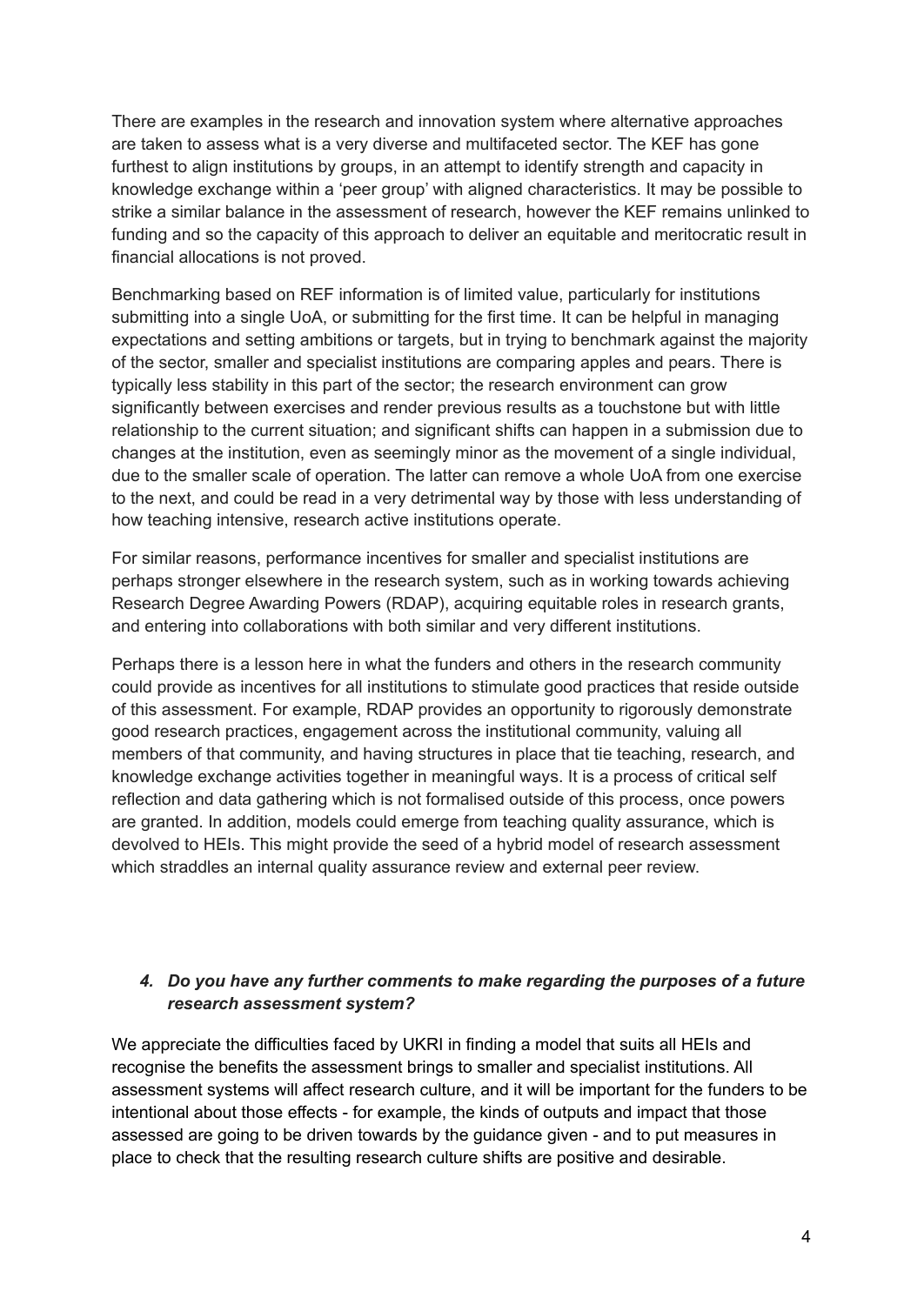The purpose should be proportionate to the effort, and enable HEIs to best showcase their research excellence on terms that are relevant to their scale, scope, and nature. It could be well argued that a future exercise needs to both a) acknowledge that the notion of a level-playing field for all institutions is a fantasy and b) that research activity does not exist in a vacuum, and therefore other commitments need to be taken into account.

The current exercise has encouraged a swathe of dedicated roles, consultancies, additional support packages, becoming almost an industry in its own right. This is problematic, and embeds inequalities in the system; those institutions that are most well resourced will continue to have more capacity to enhance their submissions and invest in specific support to do so, most of which will be out of reach both financially and logistically for smaller, specialist and teaching intensive institutions. We therefore strongly advocate that all decisions made about a future system should consider how the exercise can be made more equitable for the full diversity of institutions in the HE sector.

#### Section two: setting priorities

- *5. To what extent should the funding bodies be guided by the following considerations in developing the next assessment system? Please rank the considerations from 1 (most important) to 9 (least important)*
	- *a. Ability of the system to promote research with wider socio-economic impact.*
	- *b. Comparability of assessment outcomes (across institutions, disciplines and/or assessment exercises)*
	- *c. Ensuring that the bureaucratic burden of the system is proportionate*
	- *d. Impact of the assessment system on local/regional development*
	- *e. Impact of the system on research culture*
	- *f. Impact of the system on the UK research system's international standing*
	- *g. Maintaining continuity with REF 2021*
	- *h. Providing early confirmation of the assessment framework and guidance*
	- *i. Robustness of assessment outcomes*

| Priority | Descriptor                                                                                             |
|----------|--------------------------------------------------------------------------------------------------------|
|          | Robustness of assessment outcomes                                                                      |
|          | Ensuring that the bureaucratic burden of the system is proportionate                                   |
|          | Providing early confirmation of the assessment framework and guidance                                  |
|          | Maintaining continuity with REF 2021                                                                   |
|          | Impact of the system on research culture                                                               |
|          | Comparability of assessment outcomes (across institutions, disciplines and/or<br>assessment exercises) |
|          | Ability of the system to promote research with wider socio-economic impact.                            |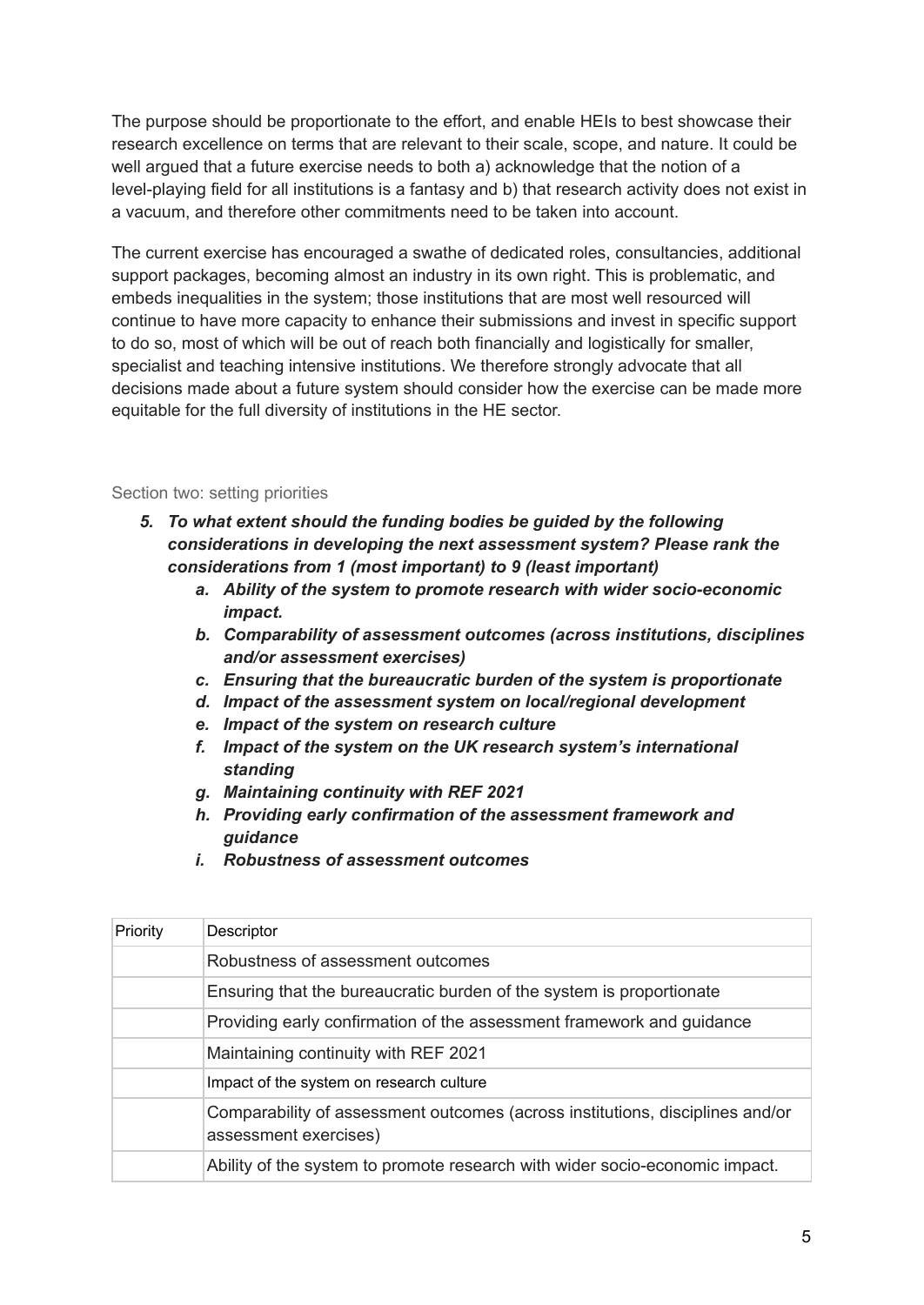| Impact of the assessment system on local/regional development           |
|-------------------------------------------------------------------------|
| Impact of the system on the UK research system's international standing |

*We did not answer this question, see below*

- *6. Relating to research culture, to what extent should the funding bodies be guided by the following considerations in developing the next assessment system? Please rank the considerations from 1 (most important) to 6 (least important)*
	- *a. Impact of the assessment system on research careers:*
	- *b. Impact of the assessment system on equality, diversity and inclusion:*
	- *c. Ability of the assessment system to promote collaboration (across institutions, sectors and/or nations)*
	- *d. Impact of the system on inter- and transdisciplinary research*
	- *e. Impact of the system on open research*
	- *f. Impact of the system on research integrity*

| Priority | Descriptor                                                                                                 |
|----------|------------------------------------------------------------------------------------------------------------|
|          | Impact of the assessment system on research careers:                                                       |
|          | Impact of the assessment system on equality, diversity and inclusion:                                      |
|          | Impact of the system on research integrity                                                                 |
|          | Ability of the assessment system to promote collaboration (across institutions,<br>sectors and/or nations) |
|          | Impact of the system on open research                                                                      |
|          | Impact of the system on inter- and transdisciplinary research                                              |

*We did not answer this question, see below*

#### *7. What, if any, further considerations should influence the development of a future assessment system? Please set out the considerations and indicate where they should be located in the list of priorities.*

We have not given priorities as there was no strong consensus from members. Ranking the choices above requires the comparison of largely incomparable things, and the prioritisation of crucial factors of any healthy research culture - people, equality of opportunity and treatment, and good research practices - which are inextricably linked. We welcome feedback to the sector on how these answers will be used to inform the FRAP.

1. Ability of the system to promote vitality, sustainability, and capacity in research environments of all kinds

The assessment system can promote sustainability of research environments between exercises much more effectively than it currently does.Smaller and specialist research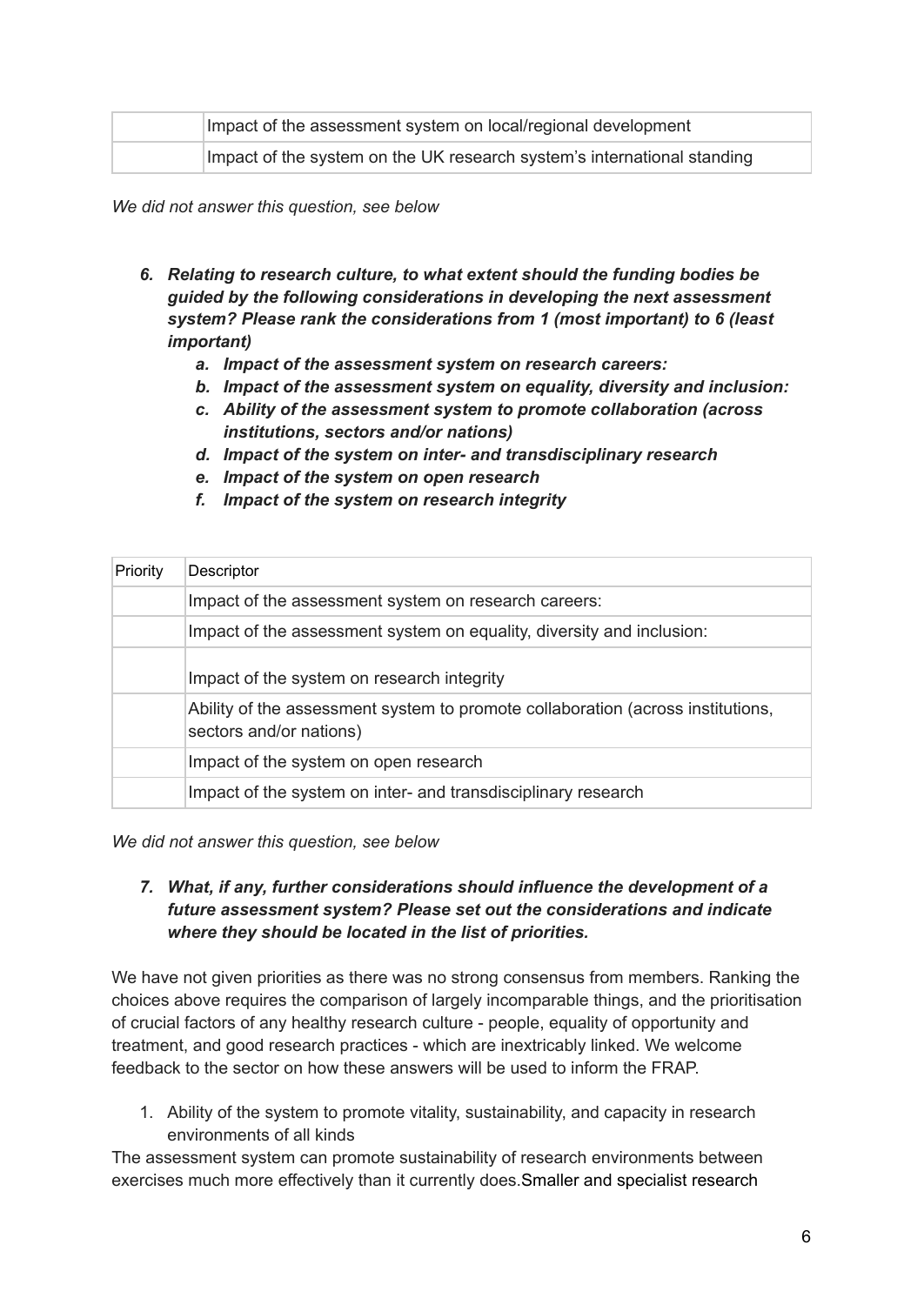environments are atypical. They change in scale at a greater rate than other institutions between exercises. The time lag between exercises causes a disconnect between the environment the funding is based on and the actual reality, and that becomes more pronounced as time goes on. This is part of the system that needs addressing. It leaves a range of diverse institutions in a challenging status quo with relatively static funding; they are out of step with their own rate of growth; it stymies both their potential and capacity to compete for additional funds; it is hard to keep pace with developing technologies and infrastructure, which take up an increasingly large proportion of available funds. This makes it harder to compete *and* collaborate with much more developed research intensive institutions. We have previously suggested that there should be a gearing of investment between exercises to support their development more equitably - see Recommendation 92, Balance and [effectiveness](https://publications.parliament.uk/pa/cm201719/cmselect/cmsctech/1453/145302.htm) of research and innovation spending, House of Commons Science and Technology [Committee,](https://publications.parliament.uk/pa/cm201719/cmselect/cmsctech/1453/145302.htm) 2019

Institutions not supported to grow sustainably will remain locked out of existing cycles of 'funding following funding', a bias that exists in our research funding system; funded research is further supported by finance which is otherwise unobtainable, creating a cycle whereby having grants increases the likelihood of getting more funding, and increases the institutions' and researchers' capacity to apply and achieve success.

2. Ability of the system to promote the contribution of research to civic life'.

Civic labour and contributions to public life through work with publishers and journals, funding bodies and disciplinary organisations is a key part of a socially responsible research culture. The recognition of this work is minor and there needs to be a greater focus on its values in promoting a trusted research culture. Departmental or unit contributions to changing disciplines, to national discussions, to sector organisations could and should be better recognised.

Finally future assessment design should address and reflect the ways in which these priorities intersect. They are not discrete, once played out in the reality of an institution. The last exercise sent out mixed messages; on the one hand prioritising EDI and research integrity, whilst reducing the weighting of the environment part of the exercise where such commitments are best explained and justified.

## *8. How can a future UK research assessment system best support a positive research Culture?*

A positive research culture is one in which all those involved are valued, recognised, and rewarded for their contributions, and in which equality, diversity and inclusion is not only prioritised but firmly embedded in policies, processes and outcomes. Such issues of equitability relate to the people involved in research, the disciplines of enquiry, and institutions. Diversity, in all these aspects, should be upheld as a positive contributor to original research that addresses real world challenges. Bad practice should not be brushed aside simply to reward an excellent output.

#### *People*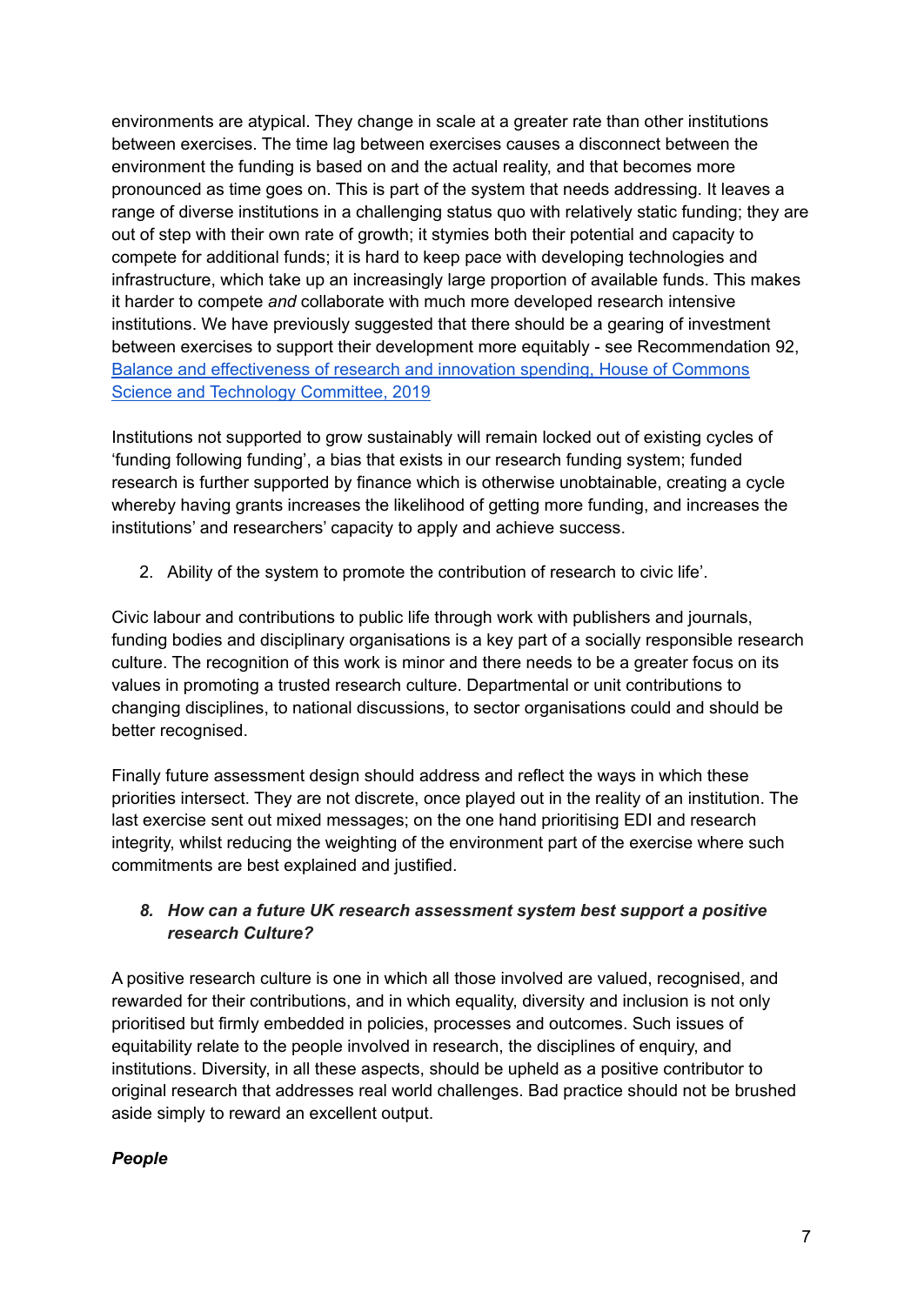Considerable effort was made in previous exercises to address equality, diversity and inclusion through the guidance and structures put in place. Some of these were in practice challenging to deliver, especially when returning a small submission to the exercise. We recommend the following to improve this:

- 1. Equitable access to specific EDI training has to be provided to all.
- 2. Structures and policies required as part of the code of practice should be tested as to whether they can be applied effectively in a small research environment.
- 3. Guidance should not expose the requirements of individual academics, just because they work at a small organisation that cannot rely on scale to avoid requiring special circumstances.

A future assessment needs to be one in which researchers feel valued and supported, we fear at present the prevailing sense that the assessment is done to them, rather than with them.

#### *Disciplines*

In research disciplines there remain Unit of Assessment groupings that give an impression that some subjects are less valid than others in terms of assessing research quality (e.g. UoA 33) as they combine such disparate fields. These are grouped in a way that belies a lack of appreciation, and by extension value, of the differences between their methodologies and approaches. This sends a negative message to subjects that don't fit the mould. There is an opportunity here to reassess such conventions, and objectively consider where there may be historical biases in the structure of the exercise which put primacy on STEM and subjects where outputs, outcomes, and impact are more conveniently assessed.

#### *Institutions*

It is of key importance that a system is devised that does not inadvertently favour research intensive institutions simply due to their disciplinary range and foci, intensity of research, critical mass of resource and researchers, scale of operation. Guidance should be set early and tested on diverse types of institutions to avoid this.

In future exercises we encourage more explicit appreciation of the different structures and environments that exist in the sector, which may be achieved through a more prominent role for Environment. A commendable feature of the exercise is the ability of all institutions to participate and be assessed by their peers. Diversity is a great strength for the culture of research and more could be done to support it. Ensuring that institutions are assessed on their own merits, as relevant to their nature, scale, and scope of operation, would help encourage diversity in the sector.

Section three: identifying research excellence

- *9. Which of the following elements should be recognised and rewarded as components of research excellence in a future assessment exercise? (Multiple options: 'Should be heavily weighted' – 'Should be moderately weighted' – 'Should be weighted less heavily' – 'Should not be assessed' – 'Don't know')*
	- *a. Research inputs (e.g. research income, internal investment in research and in researchers)*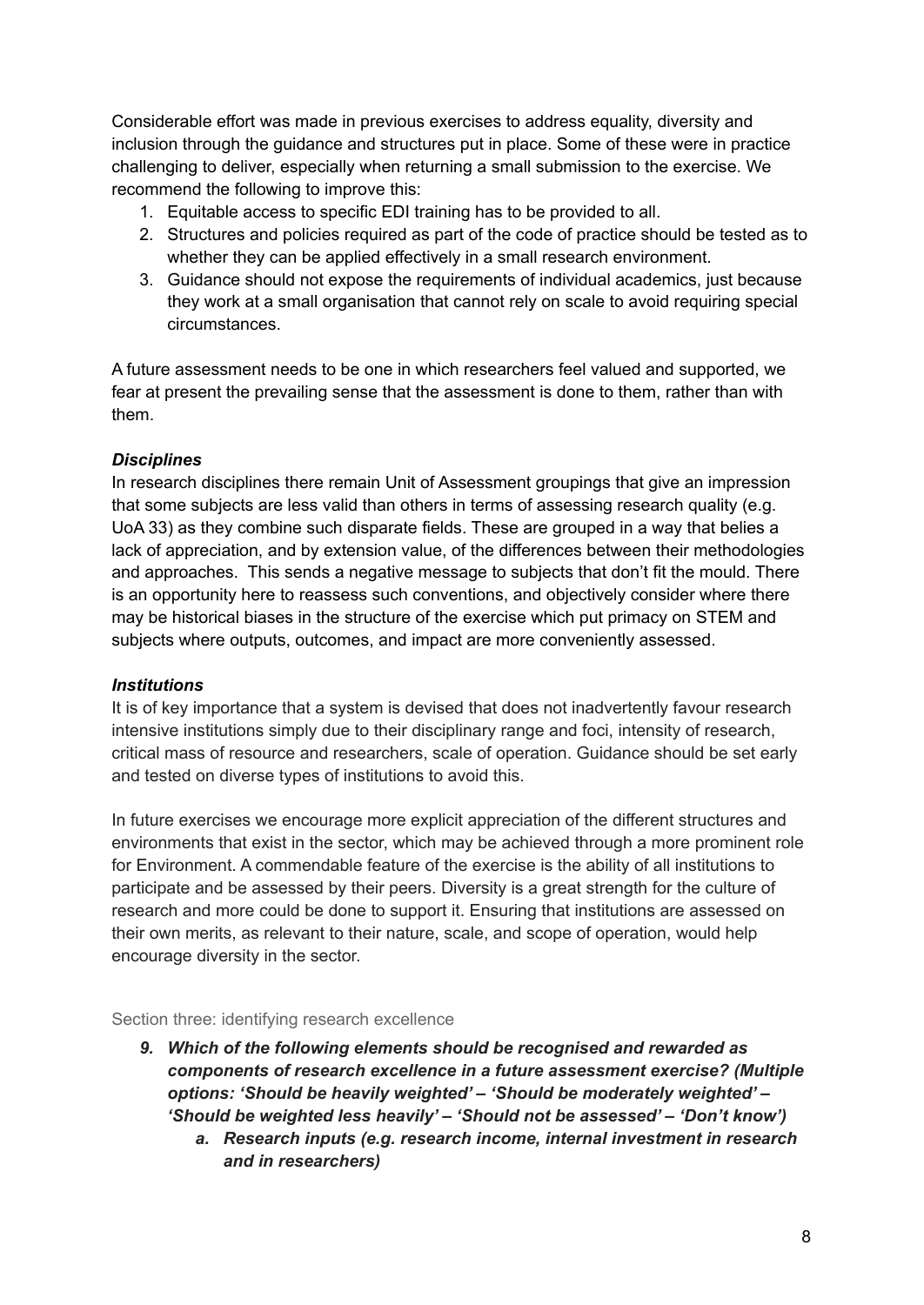- *b. Research process (e.g. open research practices, collaboration, following high ethical standards)*
- *c. Outputs (e.g. journal articles, monographs, patents, software, performances, exhibitions, datasets)*
- *d. Academic impact (contribution to the wider academic community through e.g journal editorship, mentoring, activities that move the discipline forward)*
- *e. Engagement beyond academia*
- *f. Societal and economic impact*
- *g. Other (please specify).*

| Descriptor                                                                                                                                                        | <b>Should</b><br>be<br>heavily<br>weighted | <b>Should</b><br>be<br>moderate<br>Iy<br>weighted | Should<br>be<br>weighted<br>less<br>heavily | <b>Should</b><br>not be<br>assessed know | Don't |
|-------------------------------------------------------------------------------------------------------------------------------------------------------------------|--------------------------------------------|---------------------------------------------------|---------------------------------------------|------------------------------------------|-------|
| Research inputs (e.g. research<br>income, internal investment in<br>research and in researchers)                                                                  |                                            |                                                   | 1                                           |                                          |       |
| Research process (e.g. open<br>research practices, collaboration,<br>following high ethical standards)                                                            | 1                                          |                                                   |                                             |                                          |       |
| Outputs (e.g. journal articles,<br>monographs, patents, software,<br>performances, exhibitions, datasets)                                                         | 1                                          |                                                   |                                             |                                          |       |
| Academic impact (contribution to the<br>wider academic community through<br>e.g journal editorship, mentoring,<br>activities that move the discipline<br>forward) |                                            | 1                                                 |                                             |                                          |       |
| Engagement beyond academia                                                                                                                                        |                                            | 1                                                 |                                             |                                          |       |
| Societal and economic impact                                                                                                                                      | 1                                          |                                                   |                                             |                                          |       |
| Other (please specify).                                                                                                                                           |                                            |                                                   |                                             |                                          |       |

# *10. Do you have any further comments to make regarding the components of research excellence?*

Current definitions of excellence tend to favour research intensive institutions and established researchers working in disciplines that are traditionally associated with research. It also puts primacy on certain types of output, marginalising some on which certain disciplines rely. It can be challenging for both institutions and individual researchers to see a pathway for their development and it can devalue their efforts. The contribution of early stage researchers, post-doctoral researchers, as well as technicians and professional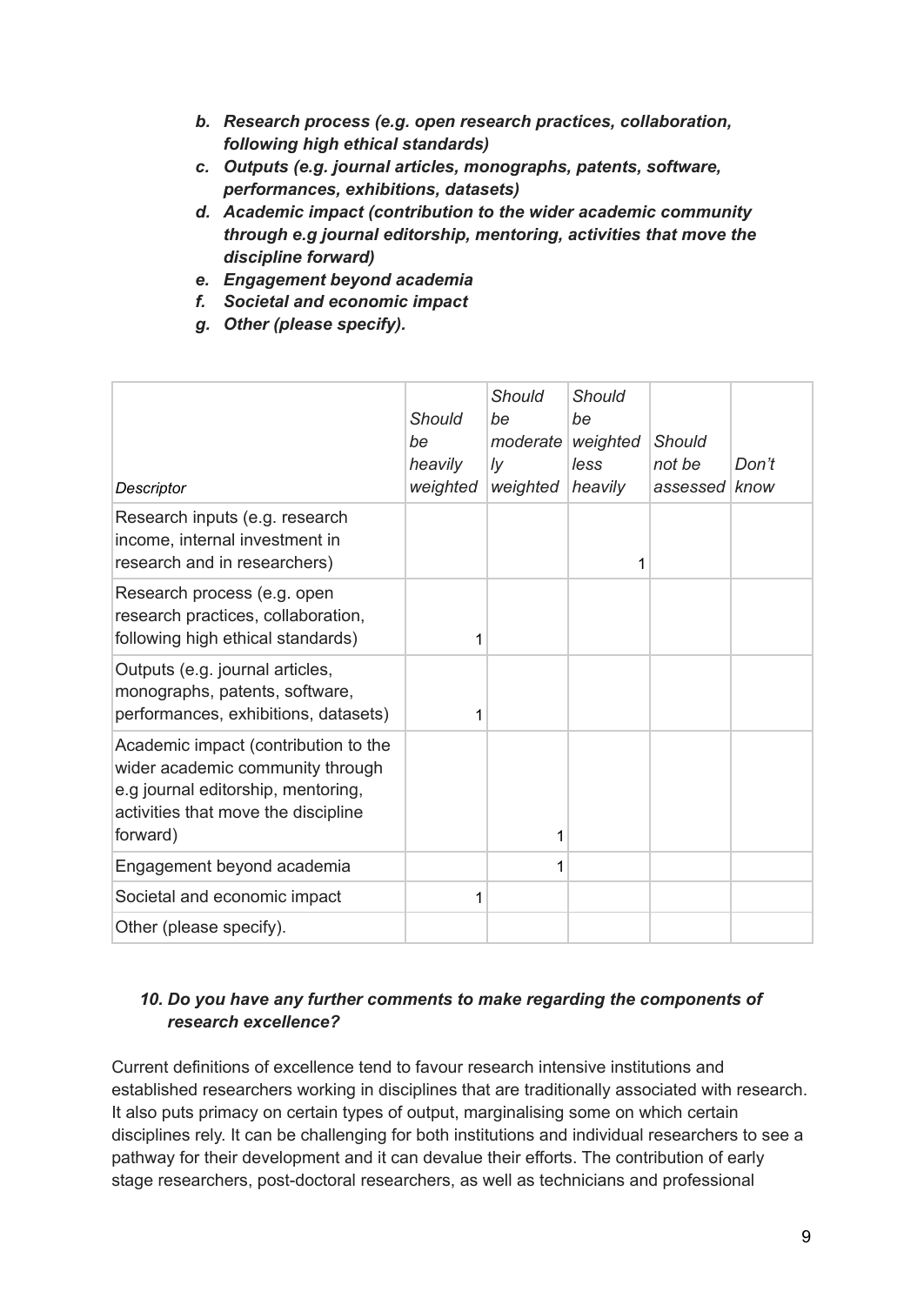research support staff are less well recognised. For institutions submitting at an early stage of development of their research environment, the expectations and requirements of the exercise are daunting at best, baffling at worst. There needs to be better alignment between current ambitions to improve research culture and value all contributions, and the message sent by the existing exercise that anything below 3\* is essentially valueless.

Conceiving of excellence as a process, rather than a discrete end point, might be one way to overcome that tension and include more individuals and institutions more positively in the assessment. Certainly, in the case of the 'Environment' element of the submission, this involves a series of intersecting factors that lead to good research - research integrity, espousing a positive culture, policies and processes, enacting those policies, developing researchers and teaching new researchers -and good management of these cultivate a robust and sustainable research environment. The options given above do not seem to acknowledge much of that effort and diligent work, yet these are the behaviours and activities that contribute most to research culture. We would also welcome consideration of institutional context; many smaller environments demonstrate considerable commitment to open research and researcher development even without significant funds or infrastructure, and there is more scope for this added value to be recognised.

Impact is a welcome addition to the picture, and one which has achieved much in making the case for ongoing and increased investment in research. As we have said elsewhere, this does not exist in a vacuum, and prioritising excellence in processes may help better articulate the relationship between impact and the other parts of the assessment. We would also advocate for more explicit inclusion of notions of excellence when working in partnership with industry and communities. Here there are methodologies which take the emphasis off a single researcher, and put primacy on translation research, peer research, participatory methods, and applied research; these do not always fit with existing definitions of excellence.

In terms of income, we have opted to weigh this less heavily. As we have described above, funding is not equally available to all, and this seems to us a measure which has many inherent biases which are incredibly hard to overcome and disentangle. In our view, it is the effective use of income and proportionality of investments which are pertinent, not the amount or scale of it.

# *11. Are the current REF assessment criteria for outputs clear and appropriate? (Yes/No/Don't know)*

- *a. Originality*
- *b. Significance*
- *c. Rigour*

Yes

*12. Do you have any further comments to make regarding the criteria for assessing outputs?*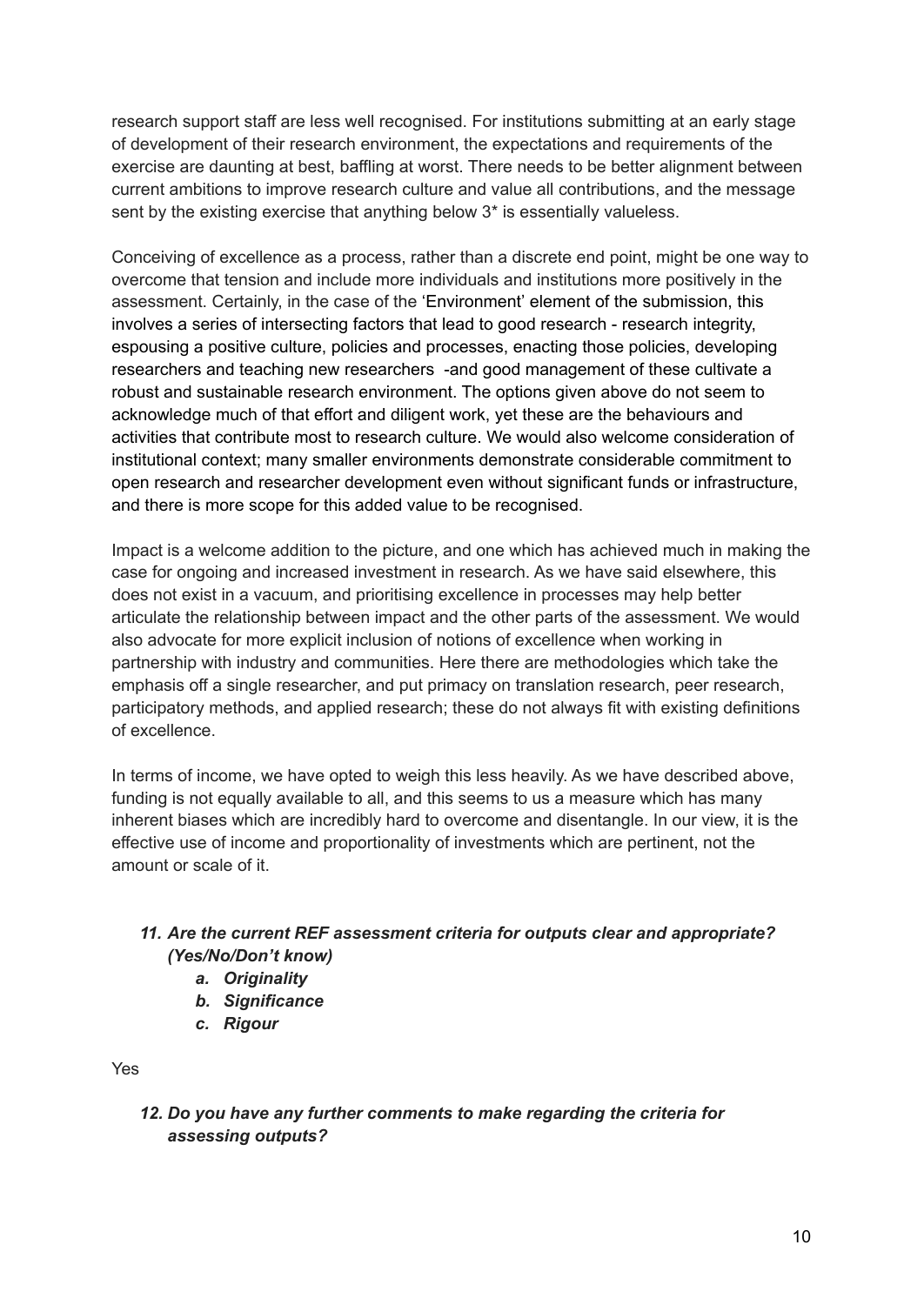These criteria are generally well understood across the sector. To ensure equitable assessment, interpretation and application of these criteria must be open enough to recognise disciplinary and cultural differences. For example, rigour means different things in different disciplines and different cultural traditions, and originality in a creative output will need to be seen in the context of its particular oeuvre, as much as originality in translation research is going to present differently to blue skies approaches. Of all the criteria, significance is perhaps more contentious. Given our previous comment regarding the language of previous assessments, and a tendency to presume the right to decide the definition of subjective judgements like 'world class', a future exercise would do well to consider who or what is defining the 'significance' of the output. Greater clarity would help here, to avoid the dissuasion of research in more marginalised fields,and to ensure an outputs' 'importance' is judged fairly and appropriately.

#### *13. Are the current REF assessment criteria for impact clear and appropriate? (Yes/No/Don't know)*

- *a. Reach*
- *b. Significance*

## **14. Do you have any further comments to make regarding the criteria for assessing impact?**

Considerable work has been done to align understandings of reach and significance. Whilst impact now seems an established consideration across research disciplines and teams, a shared and consistent understanding of reach and significance remains elusive, and we did not find a consensus amongst our members on this question. There are disparities in the creative arts and humanities, but also amongst researchers working with local and regional communities. There is a lack of trust too, stimulated by a perception that training in impact is variable across the sector, and a sense that some impacts may only do well if an assessor 'gets it'. Case studies that tended towards measurable and instrumental impacts, and which were deemed less ' risky', were perhaps more likely to be submitted as a result. There is a detriment to the authenticity of disciplines if they are all encouraged down similar routes to create impact because of risk averse and conservative interpretations of the criteria.

For a future exercise it may help to bolster understandings of the quantitative and qualitative evidence that can and should be used to underpin claims made. Further guidance on the kinds of data that have been effectively used in the past to support the kinds of claims that are indicated in guidance documents would help to ensure that data gathering is prioritised and effectively targeted by institutions. There is scope within impact for much wasted energy and time; more can be done to enable institutions to work together to understand what good practice looks like.

The increased weighting of impact in the 2021 assessment was a welcome change when announced; unfortunately due to the instability created by the pandemic this part of the exercise has become incredibly unpredictable. For smaller submissions this unpredictability is potentially detrimental, and potentially moreso for institutions entering the exercise for the first time. It has been argued to us that, due to the long period of assessment, the impact of the pandemic will be evened out, yet for developing research environments we still do feel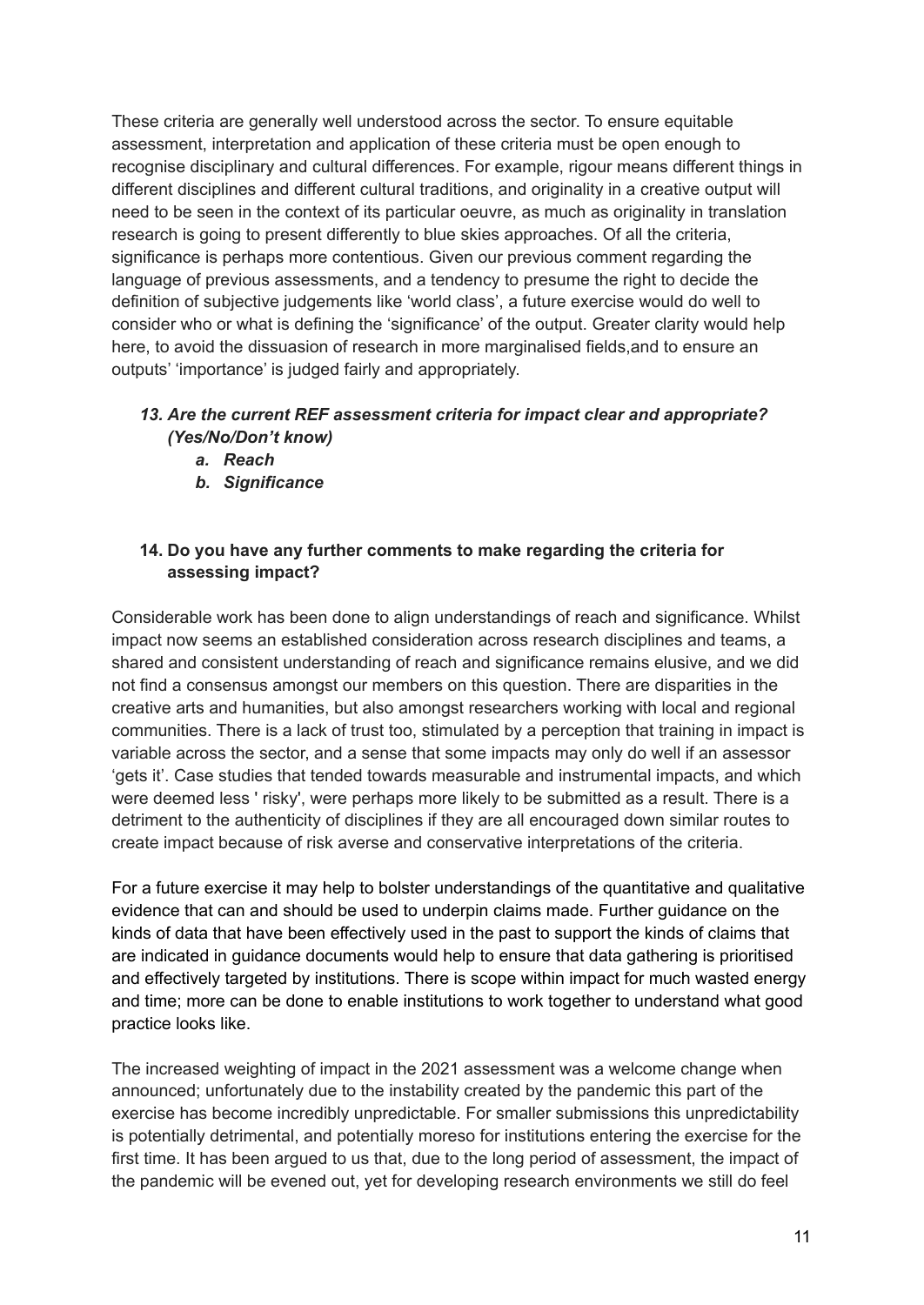they were at a distinct disadvantage as compared to more established research intensive institutions as the likelihood of case studies being affected would be greater.

It is hard to see how research with more modest reach, but great significance, can perform well in assessment in comparison to research related to such a global event; the impact will inevitably be more impressive on both counts. We therefore wonder how the assessment can continue to support the full diversity of research and the full range of potential impacts, if there is a trend to foreground that which is more instrumental and 'big ticket' over other valid impacts that may be of equal importance but to a smaller or more localised community. An indication of 'intensity' of impact could be helpful here, or something along similar lines that counters the sense that 'reach' is achieved through a spatial extent.

Finally, reflecting on language, using significance in the criteria of both outputs and impact has some shortcomings and can lead to confusion. Fulsome explanations of what is meant in each domain with examples or prompts would enable submissions to achieve more clarity and alignment with the intent of the guidance. We also note research done into the gendered language of impact, and encourage critical reflection on this.

## **15. Are the current REF assessment criteria for environment clear and appropriate? (Yes/No/Don't know)**

- **a. Vitality**
- **b. Sustainability**

# **16. Do you have any further comments to make regarding the criteria for assessing environment?**

The criteria are somewhat clear, in that they both are recognisable characteristics of a healthy environment for research. However, we have some misgivings about how these criteria can be applied equitably, and in proportion with institutions' realities. Often institutions feel judged on criteria which are out of proportion to their scale, based on unattainable expectations, or which are irrelevant to them.

In general, smaller institutions and those returning to one or a very small number of UoAs are disadvantaged by the current approach to research environment. In the last exercise there was considerable confusion around the institutional level environment statement, and many institutions spent considerable time on fairly unnecessary repetition. All institutions submitting to a small number of UoAs (e.g. under 5), where 'environment' is likely to occur at an institutional level, should have the option to represent their environment in the most appropriate way, rather than submitting additional forms for the convenience of the assessors.

It can be a challenge to demonstrate 'sustainability' in a way that feels comparable to institutions that are more research intensive or have established themselves in research for a longer period. Small and emerging research environments will not have recourse to large amounts of funds, and may look very different in terms of the personnel involved, priorities set, and the infrastructure that is present. We would advocate for more explicit consideration of how well QR investments have been utilised, and less prominence given to metrics such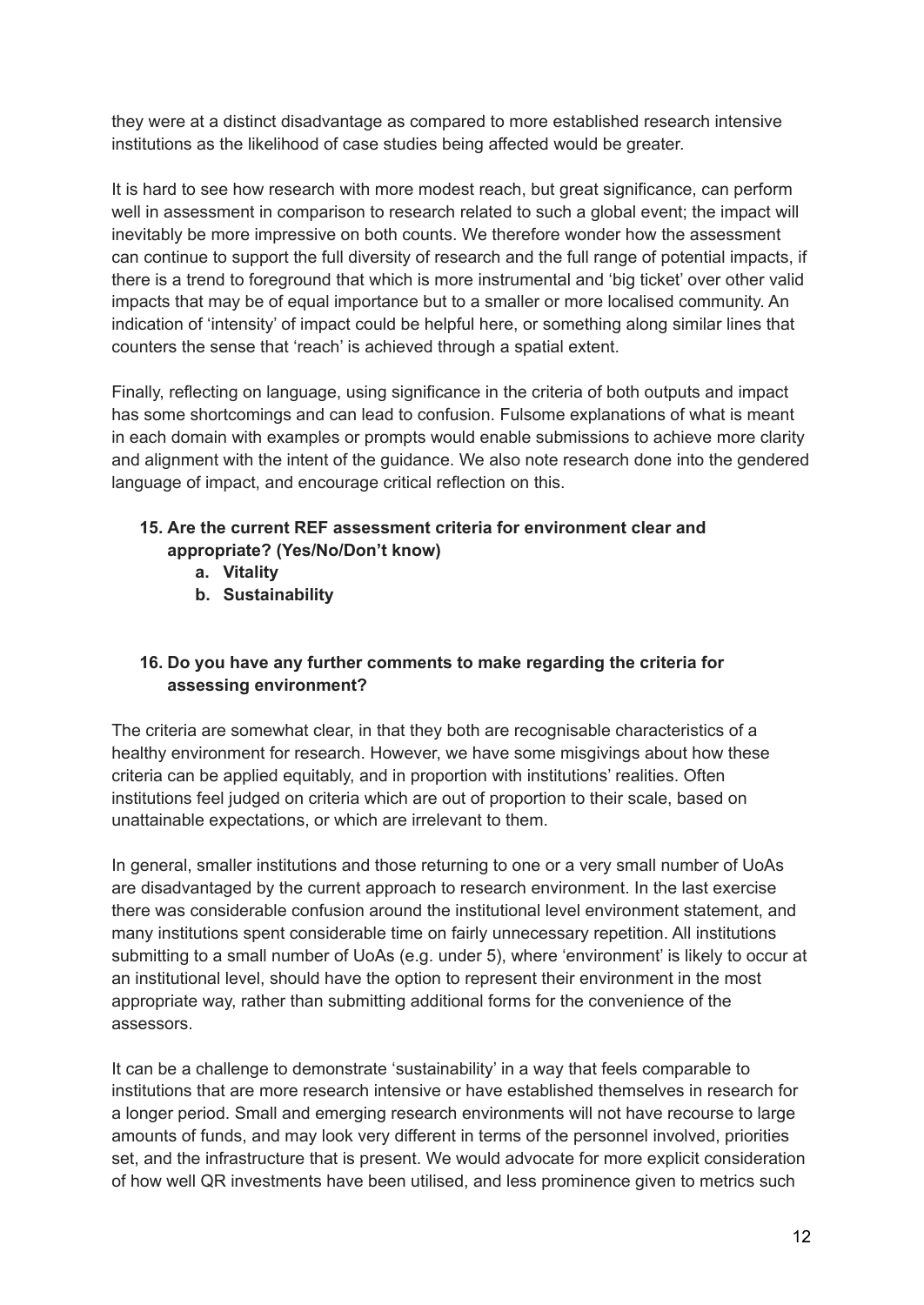as income and completions. At present it is challenging for smaller institutions to demonstrate sustainability; there needs to be context informed assessment that shows where value is added based on the resource available.

In terms of vitality, this is open to more interpretation as it is arguably more subjective; further clarity on what is meant by this word would be advantageous in future exercises. For those new to the exercise and those with an emerging culture of research 'vitality' is going to look very different, and in some ways seem rather basic and underwhelming compared to a much more established research environment. And yet it is the basics, the foundation work which is going to support good research in the long term. A qualifying statement which grounds vitality in tangible activities would be helpful, for example the effort that an institution makes to encourage, stimulate or galvanise research both internally and externally.

As a consortium we work hard to support institutions through shared services, value-add activities for doctoral students and ECRs, and a collegiate peer network, and we encourage our members to reflect on that in their submissions. How such collaborative activities are viewed by the assessors remains unclear however, and there is a sense in the terms used and the nature of the exercise that it is 'each institution for itself'. In addition, for teaching intensive research active institutions, acknowledgement of how research informs, connects with, and learns from teaching and knowledge exchange would be advantageous. Activities such as student engagement with research are hugely valuable in these contexts, for the institutional environment, access to research careers, and pedagogy. It is not clear if such acytivities would hold weight in the current assessment.

#### Section four: assessment processes

- **17. When considering the frequency of a future exercise, should the funding bodies prioritise:**
	- **a. Stability**
	- **b. currency of information**
	- **c. both a. and b.**
	- **d. neither a. nor b.**
	- **e. Don't know.**

#### **C - both a and b**

## **18. Do you have any further comments to make regarding the prioritisation of stability vs. currency of information?**

We have addressed some of our reflections on stability and currency of information in Q19 below. In our view, these two ideas are not in opposition to each other.

The assessment is one tool for the funders to engage the full diversity of the sector, and on which to make decisions. Having a regular, reliable, stable, and recognisable assessment has great benefits. It reduces bureaucracy and wasted effort, it provides structure, and allows for comparison between assessments. That said, we do not think past exercises have been perfect, and there will always be new technologies, understandings, and cultural shifts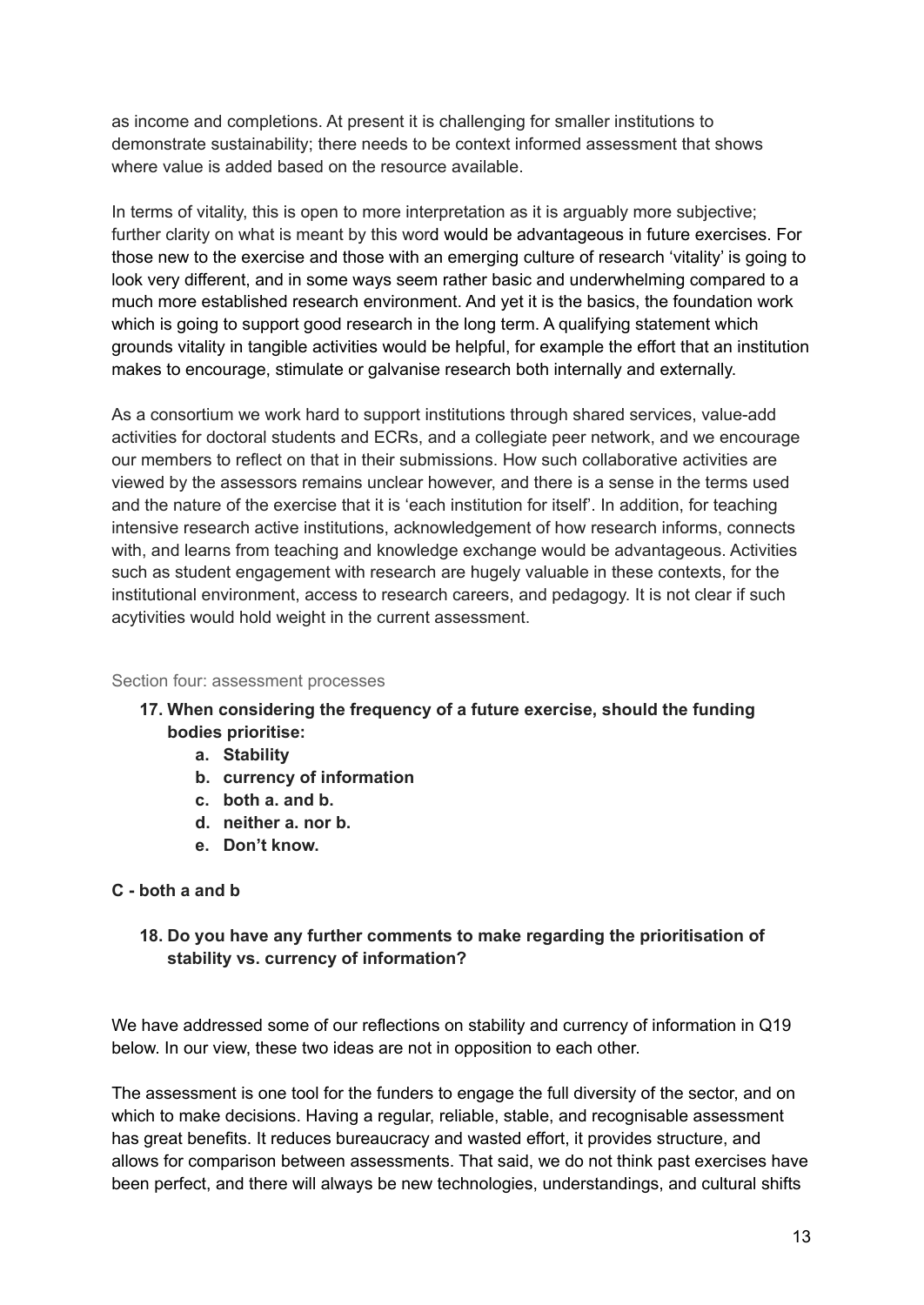that will need to be accommodated in future iterations. The 'sweet spot' should reduce administrative burden but not create an environment which promotes inequality, casualisation or other unhealthy practices.

We think the funders have other tools for currency of information, such as institutional engagement teams, and data collection exercises, and a large scale assessment is probably not the place or method to achieve it. In addition, a current picture taken at any one point during a seven year cycle will always be snapshots of activity. It may provide some useful intelligence, but should larger decisions be based on them we would have grave misgivings, as that would be easily gamed and encourage practices we all work hard to avoid in the name of research integrity.

## **19. Should a future exercise take place on a rolling basis?**

- **a. Yes, split by main panel**
- **b. Yes, split by assessment element (e.g. outputs, impact, environment)**
- **c. No**
- **d. Don't know.**

#### **C - No**

#### **20. Do you have any further comments to make regarding conducting future research assessment exercises on a rolling basis?**

We would welcome a reconfiguring of the timeframe and rigidity of the current research assessment exercise, although we would not necessarily welcome a rolling assessment on a very frequent (i.e. annual) basis, and remain sceptical that institutions would cope well or perform well on even a slightly longer rolling basis.

Our reservation centres on burden. For smaller and specialist institutions, and those which are teaching intensive but research active, there needs to be a balance between the administrative time devoted to the three domains of activity: teaching, research and knowledge exchange. We believe a rolling REF would disadvantage these institutions; it would be challenging to time an assessment in such a way that other activities wouldn't need to take priority. Indeed, considering the broader landscape, how institutions would keep pace with a rolling assessment and make use of opportunities emerging from policy, such as levelling up, is a significant question.

Given the long lead time required for research and impacts, we also question what a rolling REF would provide that would tangibly benefit the assessment or institutions. There are benefits to giving institutions ample time between exercises to make the best use of the opportunity it provides:

- REF can galvanise staff and promote a shared sense of purpose
- it aids with stability and allows those with a developing research capacity to build, to try things out, to take risks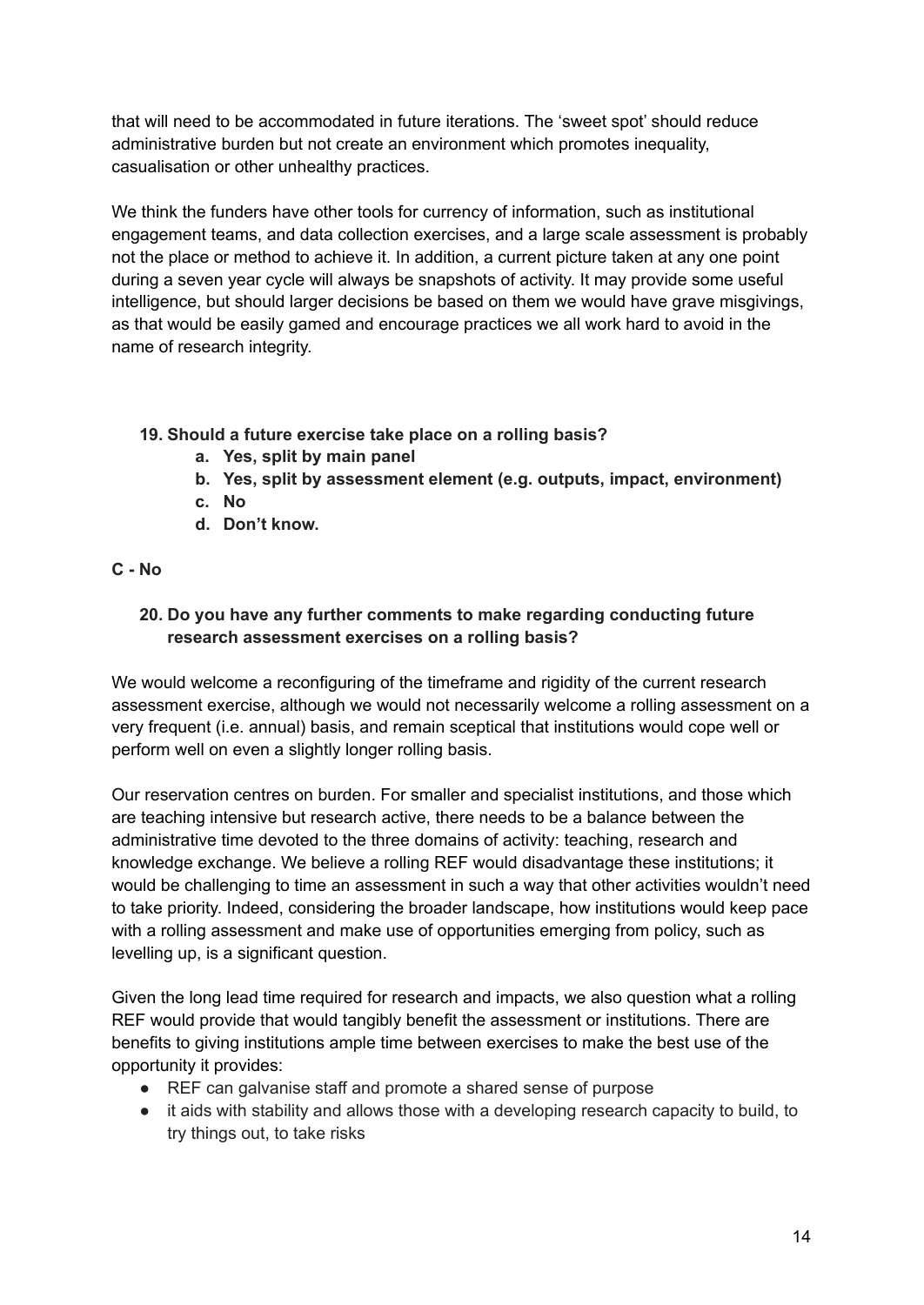- A long cycle allows those that see large increases in their QR to have the time to devise and implement new strategies based on their new circumstances, and to see them come to fruition
- It enables long term planning and dissuades 'quick wins'
- Commitments made in the submission can be acted upon, and given time to bear fruit before being assessed once again

There are other shifts in structure of the assessment that we would support to make it less rigid and more appropriate for the full diversity of institutions, which we have described in greater detail at Q7.

- **21. At what level of granularity should research be assessed in future exercises?**
	- **a. Individual**
	- **b. Unit of Assessment based on disciplinary areas**
	- **c. Unit of Assessment based on self-defined research themes**
	- **d. Institution**
	- **e. Combination of b. and d.**
	- **f. Combination of c. and d.**
	- **g. Other (please specify)**

#### **E**

#### **22. Do you have any further comments to make regarding the granularity of assessment in a future research assessment exercise?**

The current balance of Units of Assessment and Institution is one we would support, with some modifications:

- There needs to be clearer guidance for and better understanding of the structure of institutions submitting to a single UoA. As we have described at QX the trialling of the Institutional Level Environment Statement in the last exercise was confusing and frustrating for such institutions. We need an exercise that allows all institutions to submit on terms that make sense for them, and design in solutions to accommodate that difference from the outset.
- Interdisciplinary research is increasingly the norm in many research projects and teams, yet remains slightly orphaned by this approach. We risk minimising our understanding of the contribution of IDR if this is not addressed. The Physiological Institute has produced a sound report with recommendations in this area and we recommend this is taken into consideration for future assessment design.
- Portability is also a factor to be considered. It can be a challenge to draw hard and fast lines around the inception of a research idea in some disciplines, and flexibility to allow for this to be recognised is helpful. We understand that this comes with a degree of challenge, given the exercise ultimately results in financial allocation. However, now is the time to consider bold ideas, and perhaps use future exercises to reward collaborative and permeable ways of working across the boundaries of institutions and departments.

We would strongly dissuade the funders from focussing the assessment on individuals. Our members have reported that the decoupling of individuals from outputs in the recent REF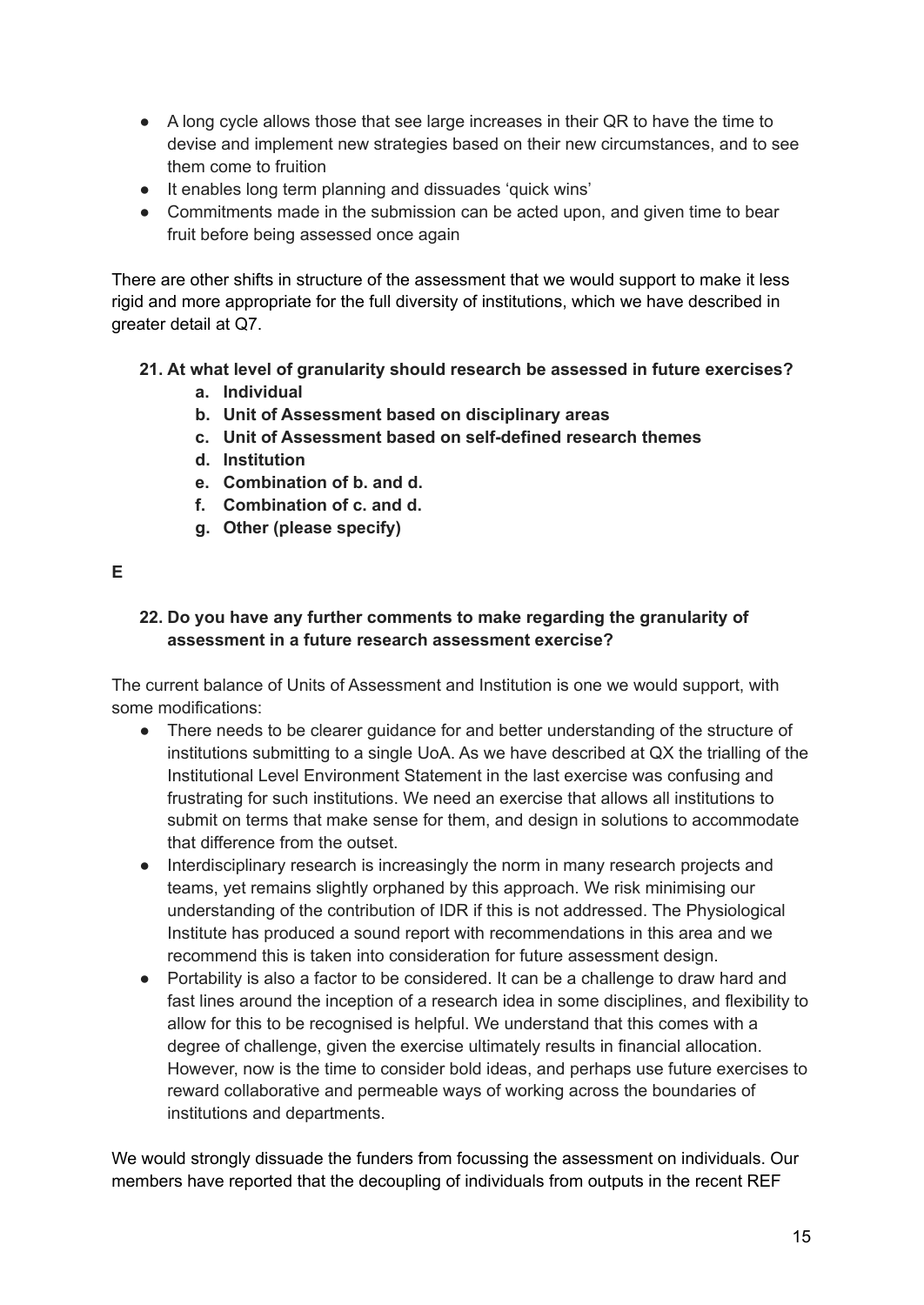enabled better support for individuals (part-time staff and those with special circumstances) and a focus on the unit, thus enhancing collegiality and collaborative working. For institutions with a more diverse research workforce, not only in terms of EDI, and in particular neurodiversity, but also research experience, terms of employment (e,g, part time), and work portfolio, there were considerable benefits to being part of a team / organisation being assessed.

- **23. To what extent and for what purpose(s) should quantitative indicators be used in future assessment exercises? (Please select as many as apply)**
	- **a. Move to an entirely metrics-based assessment**
	- **b. Replace peer review with standardised metrics for:**
		- **i. Outputs**
		- **ii. Impact**
		- **iii. Environment**
	- **c. Use standardised metrics to inform peer review of:**
		- **i. Outputs**
		- **ii. Impact**
		- **iii. Environment**
	- **d. Should not be used at all.**
	- **e. Other (please specify)**
- **E - Other**

#### **24. Do you have any further comments to make regarding the use of metrics in a future research assessment exercise?**

We strongly argue against the wholesale adoption of metrics based approaches. These are not only inappropriate for disciplines in the arts, humanities and social sciences, they lead to unhelpful tensions in the whole system and impede on parity of esteem.

Whilst metrics may have a place in certain parts of the exercise as they have an established and useful role in helping panels understand significance, we would have considerable reservations about the extension of the use of metrics in the exercise, and for any approach which attempted to adopt the use of metrics as a blanket policy. From our experience of working with institutions submitting to small numbers of UoAs or a single UoA, metrics typically misrepresent the scope of activity, put them at a disadvantage purely due to their scale and size, and crucially blur out the detail of the submission, which in a small research environment is vital in the appreciation of its quality, potential, and ambition. For a great number of disciplines, including the creative arts and humanities, but also for allied health and similar arenas where research is more nascent, metrics are at best partial, at worst misleading, and therefore inappropriate to rely upon.

We are also supportive of an assessment which considers more explicitly the process and practices that lead to the outputs and outcomes, and metrics do not sit well with that view. It is for example difficult to compare the journey and value of trajectories of individuals that do not fit the current understanding of excellence. If we are committed to EDI and inclusive research cultures, we need to value contributions as much as outcomes.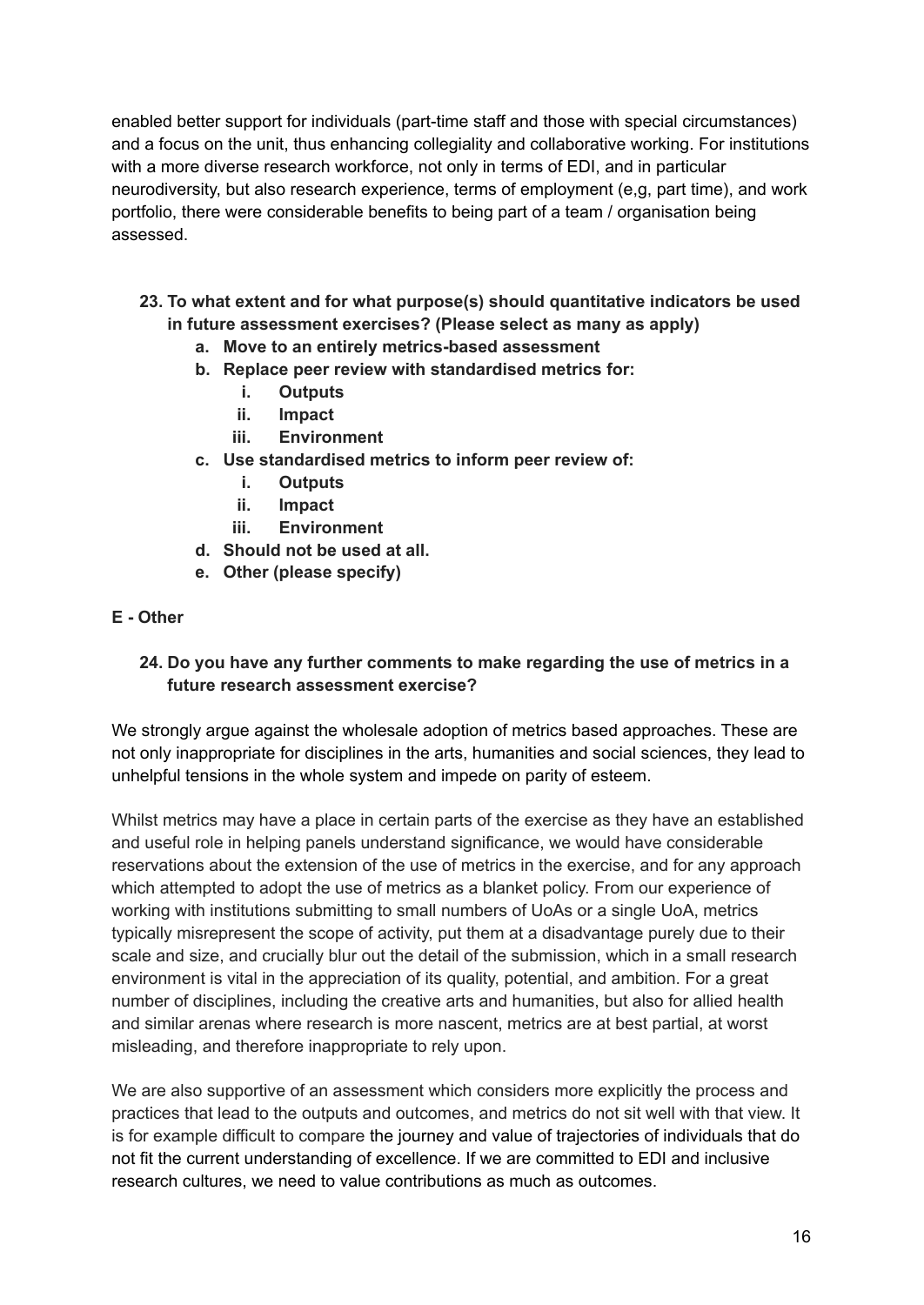If metrics are adopted, institutions need clarity as soon as possible on what these are and the data that will be required so that it can be collected now. We would welcome consideration be given to non-HESA data which is hugely important in supporting arts research. This should be an indicator used for creative arts subjects.

#### **25. How might a future UK research assessment exercise ensure that the bureaucratic burden on individuals and institutions is proportionate?**

Any assessment involves bureaucracy, and we recognise that there is a certain amount of burden which is largely unavoidable, and is a trade-off for the benefits: a meritocratic allocation of resources, a fair opportunity to submit and and be assessed, and the possibility of having pockets of research excellence revealed and assessed on a par with more developed research organisations. Indeed our research consortium would not exist without such diversity in the system being revealed by an assessment exercise.

There are a number of clear ways in which that burden can be minimised and mitigated. Our overarching plea is for proportionality. It is essential to recognise the full diversity of the organisations involved in research, and to start from a position of designing solutions around that difference rather than a perceived 'standard institution'.

- Design-in difference: we urge the funders to design guidance and structures that work with the diversity of people, disciplines, and institutions. This can be done through flexibility in structures - a good example from REF 2021 was the range of outputs per FTE research active staff, allowing institutions to accommodate individual needs internally - and by allowing institutions to present themselves authentically, not striving to meet expectations that are unobtainable or irrelevant.
- Guidance to be published in a timely fashion, and in one place. We agree with colleagues across the sector that late publication of guidance, drip feeding of instructions through circular letters, and repetition and inconsistencies in the guidance, caused considerable frustration in previous exercises.
- Clear expectations outlined of the data to be collected, at as early a stage as possible.
- There is a need to balance change with stability; the exercise is burdensome and this can be exacerbated by changes to its structure and parameters. Notwithstanding the changes that were a result of the pandemic, there were significant changes between REF2014 and REF2021 to which institutions had to adapt. This was an additional burden, for all. In our view, these changes were accepted in the hope that future exercises would tweak, but not fundamentally modify the essential structure and guidance.
- Striking a balance between ensuring all institutions are treated equally and proportionality is a challenge. Yet where adjustments were made for smaller environments, such as over institutional level environment statements, there was considerable confusion amongst and pressure on institutions to 'come into line' with every other submitting institution, regardless of their size. Future exercises could be more nuanced in the treatment of different scales of institution.